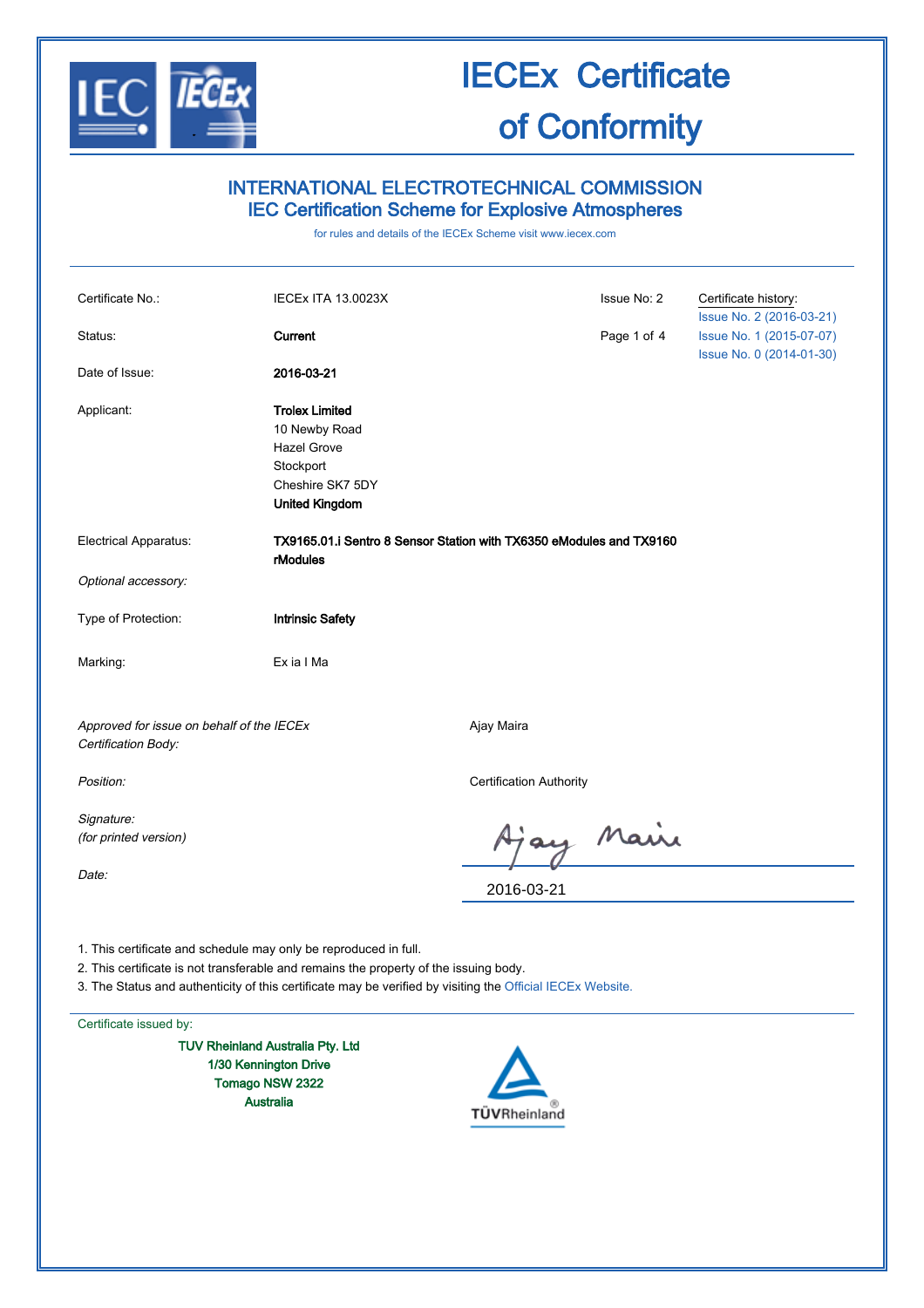

| Certificate No: | <b>IECEX ITA 13.0023X</b>                                                                                       | Issue No: 2 |
|-----------------|-----------------------------------------------------------------------------------------------------------------|-------------|
| Date of Issue:  | 2016-03-21                                                                                                      | Page 2 of 4 |
| Manufacturer:   | <b>Trolex Limited</b><br>10 Newby Road<br><b>Hazel Grove</b><br>Stockport<br>Cheshire SK7 5DY<br>United Kingdom |             |

Additional Manufacturing location(s):

This certificate is issued as verification that a sample(s), representative of production, was assessed and tested and found to comply with the IEC Standard list below and that the manufacturer's quality system, relating to the Ex products covered by this certificate, was assessed and found to comply with the IECEx Quality system requirements. This certificate is granted subject to the conditions as set out in IECEx Scheme Rules, IECEx 02 and Operational Documents as amended.

#### STANDARDS:

The electrical apparatus and any acceptable variations to it specified in the schedule of this certificate and the identified documents, was found to comply with the following standards:

| IEC 60079-0 : 2011<br>Edition:6.0  | Explosive atmospheres - Part 0: General requirements                          |
|------------------------------------|-------------------------------------------------------------------------------|
| IEC 60079-11 : 2011<br>Edition:6.0 | Explosive atmospheres - Part 11: Equipment protection by intrinsic safety "i" |

This Certificate does not indicate compliance with electrical safety and performance requirements other than those expressly included in the

Standards listed above.

#### TEST & ASSESSMENT REPORTS:

A sample(s) of the equipment listed has successfully met the examination and test requirements as recorded in

#### Test Report:

AU/ITA/ExTR13.0029/00 AU/ITA/ExTR15.0026/00 AU/ITA/ExTR16.0009/00 GB/SIR/ExTR08.0123/00 GB/SIR/ExTR10.0062/01 GB/SIR/ExTR10.0180/00 GB/SIR/ExTR10.0223/00 GB/SIR/ExTR10.0321/00 GB/SIR/ExTR11.0057/00 GB/SIR/ExTR11.0250/00 GB/SIR/ExTR12.0094/00

Quality Assessment Report:

GB/SIR/QAR07.0017/05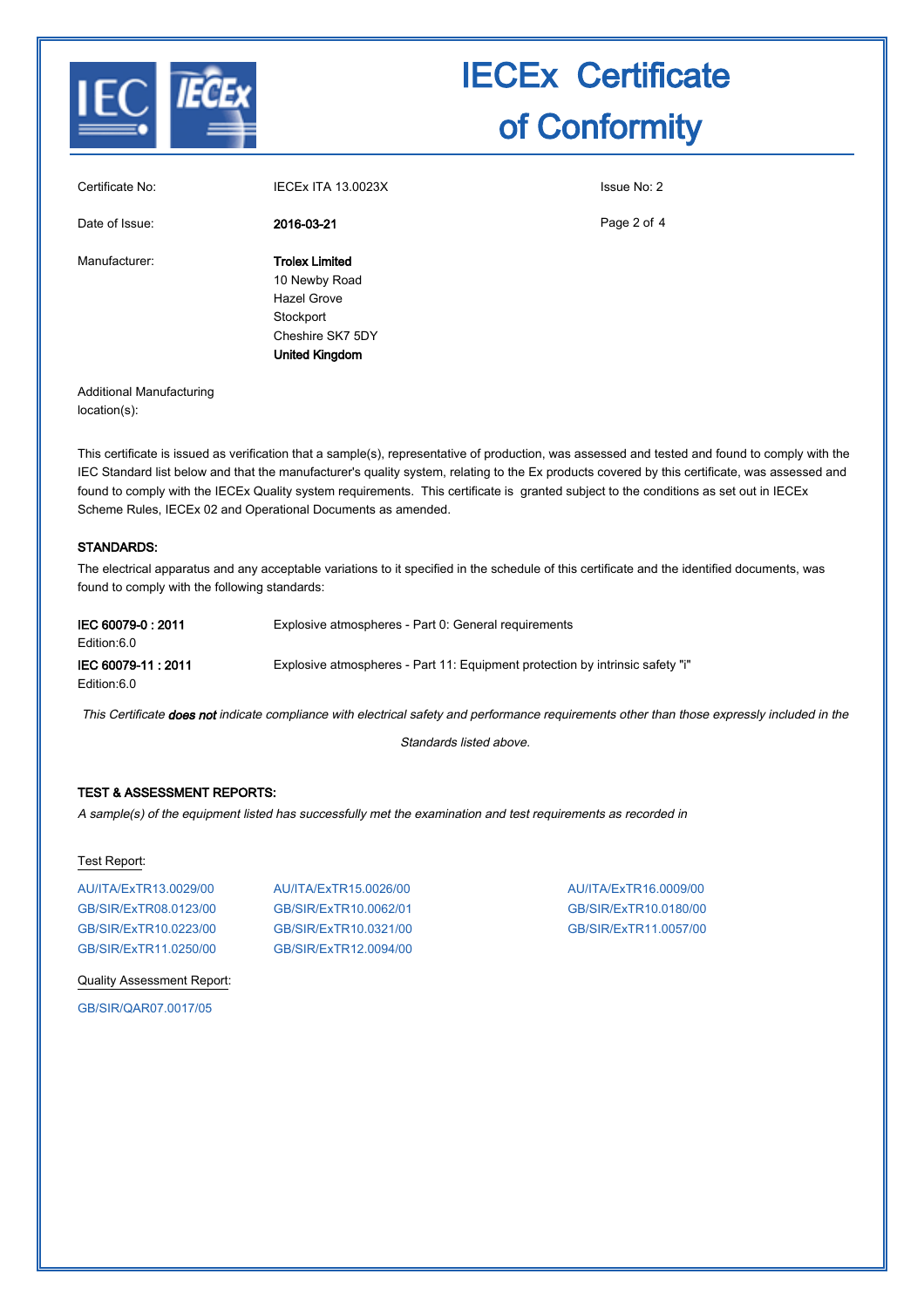

| Certificate No: | <b>IECEX ITA 13.0023X</b> |          | Issue No: 2 |
|-----------------|---------------------------|----------|-------------|
| Date of Issue:  | 2016-03-21                |          | Page 3 of 4 |
|                 |                           | Schedule |             |

#### EQUIPMENT:

Equipment and systems covered by this certificate are as follows:

The TX9165.01.i Sentro 8 Sensor Station is designed to monitor up to eight sensors, these are fully integrated into the Sensor Station to give direct monitoring of the toxic and flammable gas concentrations, ambient air temperature, atmospheric pressure and humidity, alternatively, the monitoring channels may be connected to remote sensors to measure airflow, pressure, vibration, etc. The Sentro 8 can be programmed to control a number of output relays and give various audio and visual alarms.

The TX9165.01i Sentro 8 Sensor Station comprises a sub-assembly of several printed circuit boards (PCB), within an inner plastic enclosure. The sub-assembly is made from the Main PCB, Power PCB, Control PCB, Upper Interface PCB and Lower Interface PCB. An LCD display is mounted on the Control PCB. The inner enclosure is housed inside an external enclosure that is made from polycarbonate/ABS with anti-static properties and has a polycarbonate window for the LCD display. The enclosure provides a degree of ingress protection to at least IP54. External circuit connections are made in the terminal chamber. Cable access into the terminal chamber is through the eight gland entries at the bottom of the housing.

Refer to annex for additional information, including Input and Output Parameters & Conditions.

#### CONDITIONS OF CERTIFICATION: YES as shown below:

Refer to annex for additional information, including Input and Output Parameters & Conditions.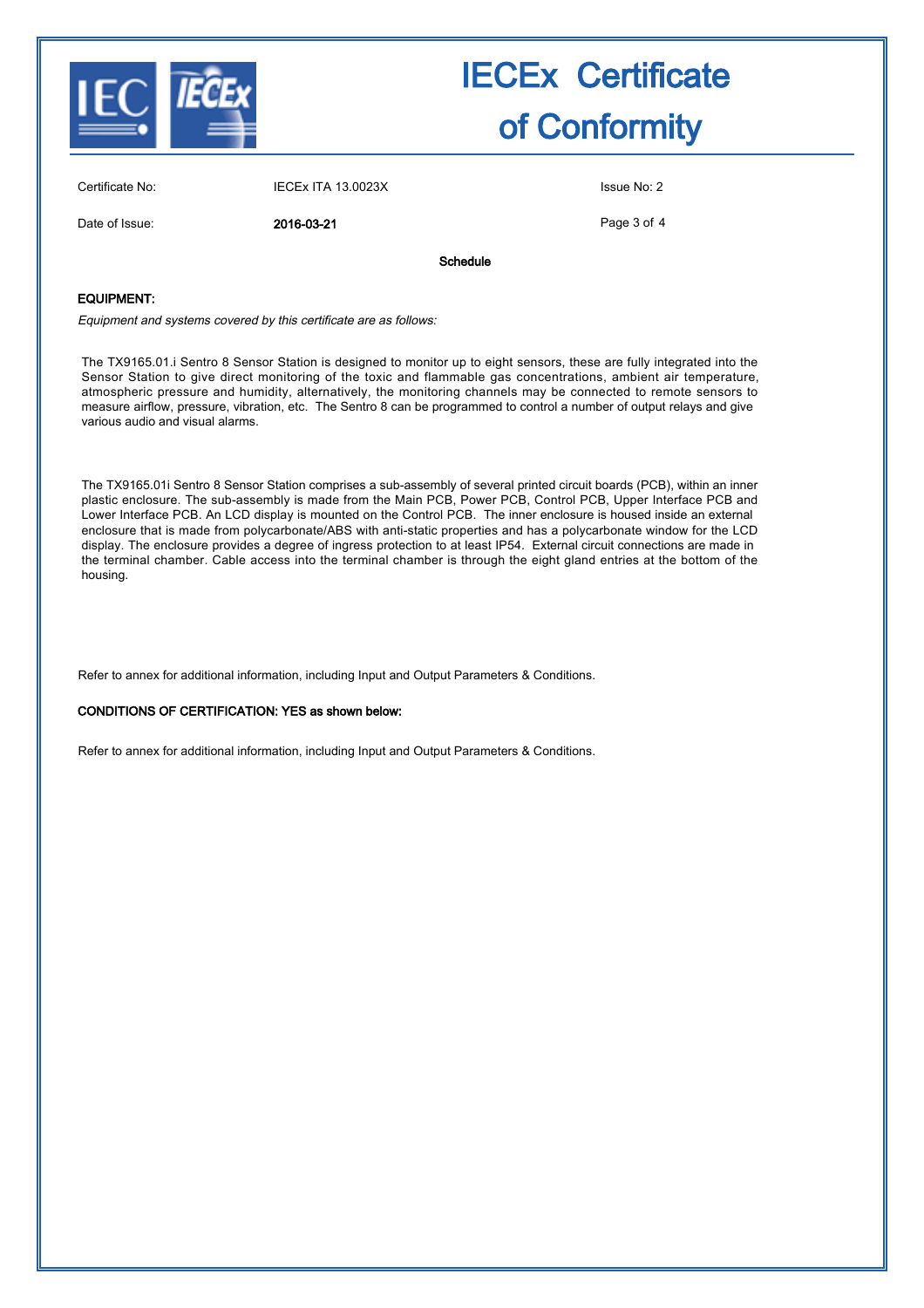

Certificate No: IECEx ITA 13.0023X Issue No: 2

Date of Issue: 2016-03-21

Page 4 of 4

DETAILS OF CERTIFICATE CHANGES (for issues 1 and above):

Please refer to Annex

#### Annex:

IECEx ITA 13.0023X-02 (Certificate Annex) - FINAL.pdf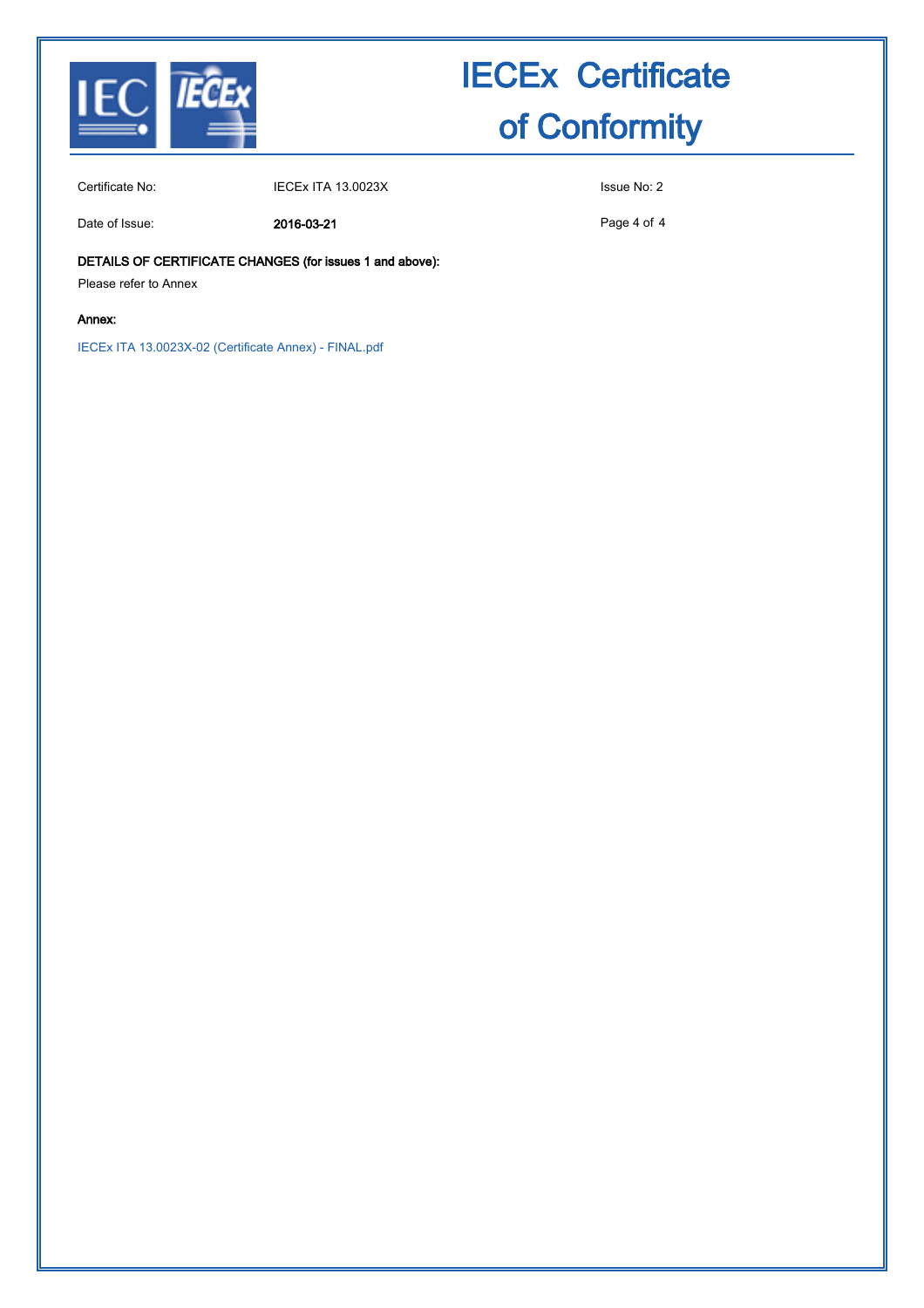

### **Additional Information concerning the Trolex Limited TX9165.01.i Sentro 8 Sensor Station and various Modules pertaining to Issue 0 of this certificate.**

The TX9165.01.i Sentro 8 Sensor Station is designed to monitor up to eight sensors that may be fitted into the Sensor Station to give direct monitoring of the toxic and flammable gas concentrations, ambient air temperature, atmospheric pressure and humidity. Alternatively, the monitoring channels may be connected to remote sensors to measure airflow, pressure, vibration, etc. The Sentro 8 can be programmed to control a number of output relays and give various audio and visual alarms.

The TX9165.01.i Sentro 8 Sensor Station comprises a sub-assembly of several printed circuit boards (PCB), within an inner plastic enclosure. The sub-assembly is made from the Main PCB, Power PCB, Control PCB, Upper Interface PCB and Lower Interface PCB. An LCD display is mounted on the Control PCB. The inner enclosure is housed inside an external enclosure that is made from polycarbonate/ABS with anti-static properties, and has a polycarbonate window for the LCD display. The enclosure provides a degree of ingress protection to at least IP54. External circuit connections are made in the terminal chamber. Cable access into the terminal chamber is through the eight gland entries at the bottom of the housing.

Associated Sub assemblies TX6350 eModule – Flammable TX6350 eModule – Infrared TX6350 eModule – Toxic TX9160 eModule – Climate TX9160 rModule – 4..20mA TX9160 rModule – 0.4..2V TX9160 rModule – PT100 TX9160 rModule – Namur

#### TX6350 eModule – Flammable

The TX6350 eModule - Flammable is designed to measure concentration of flammable gas by means of a pellistor type sensing head and to electronically convert the measured value into an output signal that can be monitored by monitoring equipment, into which the sensor is plugged. The Flammable Gas Sensor contains a sub-assembly comprising a Sensing Board, Baseboard and a Connector Board. The sub-assembly fits inside a plastic enclosure with one face of the Connector Board exposed to connect with an external circuit.

#### TX6350 eModule – Infrared

The TX6350 - Infrared Gas Sensing eModule is designed to measure gas concentration by means of a Dynament Type MSHia<sup>\*\*\*</sup> or Type MSHia-P<sup>\*\*\*</sup> Gas Sensor (code Ex d+ia I Ma). The microcontroller inside the module communicates digitally with the Gas Sensor to obtain the current gas reading. This reading is provided as an output signal which is monitored by the TX9165.01.i Sentro 8 Sensor Station into which the module is plugged.

IECEX ITA 13.0023X-02 (CERTIFICATE ANNEX) - FINAL.DOCX Page 1 of 9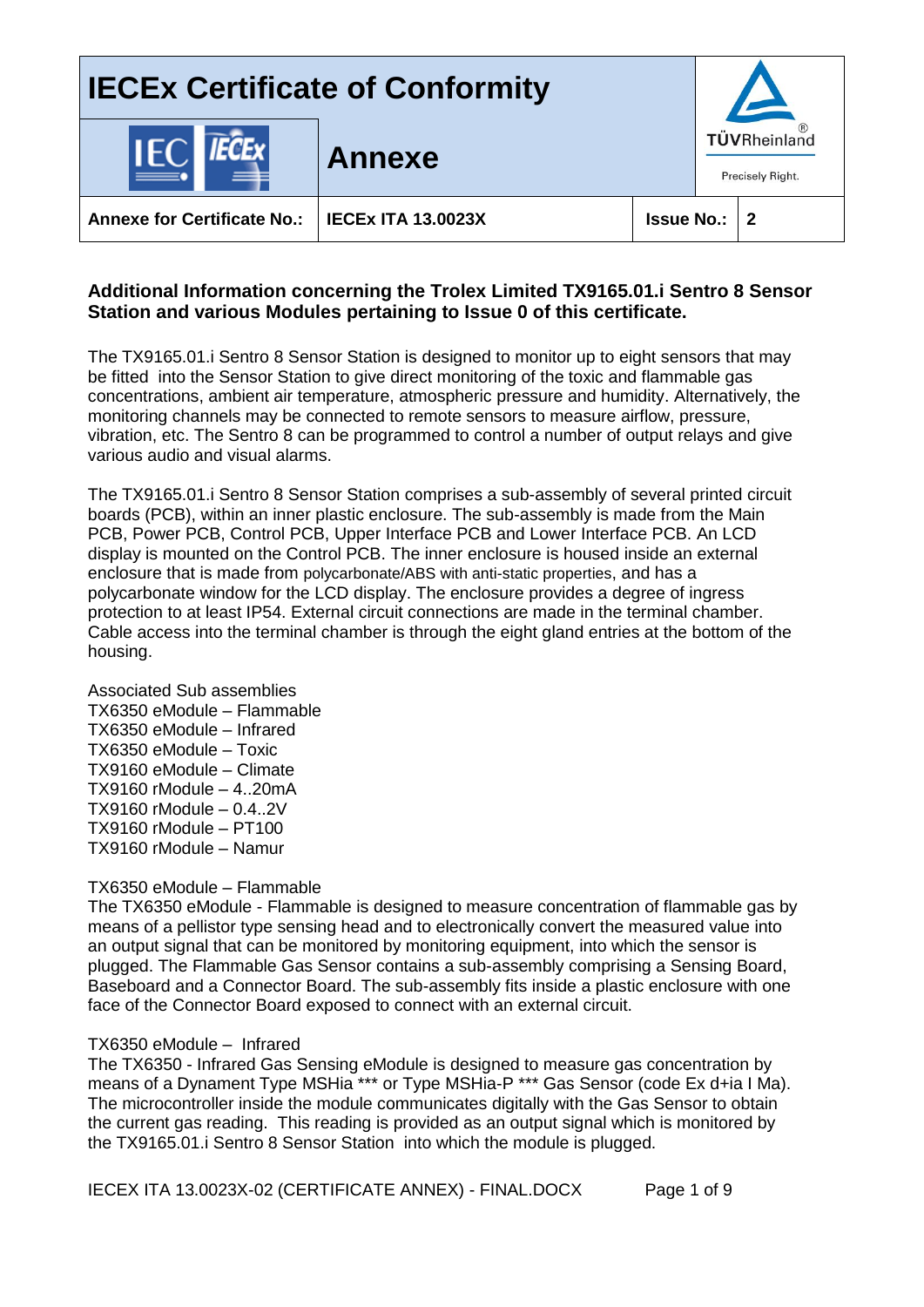

**Annexe for Certificate No.: IECEx ITA 13.0023X Issue No.: 2**

**Annexe**

The Infrared Gas Sensing eModule contains a sub-assembly comprising a CPU board (alternatively CPU OSC Board), baseboard and a connector board. The CPU board makes use of a pressure sensor which is used to monitor normal atmospheric pressure. The subassembly fits inside a plastic enclosure with one face of the connector board exposed to connect with an external circuit.

## TX6350 eModule – Toxic

The TX6350 Toxic Gas Sensor is designed to measure toxic gas concentration by means of an electrochemical cell and to electronically convert the measured value into an output signal that can be monitored by the sensor station into which the sensor is plugged.

The TX6350 Toxic Gas Sensor contains a sub-assembly comprising a CPU Board, Connector Board and either a Toxic Baseboard or an Oxygen Baseboard. The sub-assembly fits inside a plastic enclosure with one face of the Connector Board exposed to connect to external circuit.

## TX9160 eModule – Climate

The TX 9160 Climate Sensing Module is designed to measure temperature humidity and pressure by means of two sensors with digital interfaces. The Information from the sensors is processed and sent electronically to monitoring equipment which the climate sensor is plugged into.

The sensing module contains a sub-assembly comprising a sensor board, baseboard and connector board. The sub-assembly fits inside a plastic enclosure with one face of the connector board exposed to connect with an external circuit.

### TX9160 – Series rModule

The TX9160 Series rModules Sensors are designed to interface to remotely connected sensors, provide power and where necessary provide signal conditioning, power limitation and digital interface to the base unit.

The sensor contains a sub-assembly comprising a Signal Conditioning CPU board and one of three Signal Conditioning Baseboards i.e. 0.4-2V/4-20mA Input Module Baseboard

PT100 Input Module Baseboard

Single Namur/Monitoring Switch Baseboard

The sub-assembly fits inside a plastic enclosure.

The products covered by this certificate incorporate devices covered by reports reviewed by TUV Rheinland Australia Pty. Ltd. Any modifications of the devices shall require re-certification.

| <b>Existing Report Name</b>            | <b>Existing Report</b>                       | Device Name    |
|----------------------------------------|----------------------------------------------|----------------|
| Sentro 8 Sensor Station<br>TX9165.01.i | GB/SIR/ExTR10.0062/01   TX9165.01.i Sentro 8 | Sensor Station |

IECEX ITA 13.0023X-02 (CERTIFICATE ANNEX) - FINAL.DOCX Page 2 of 9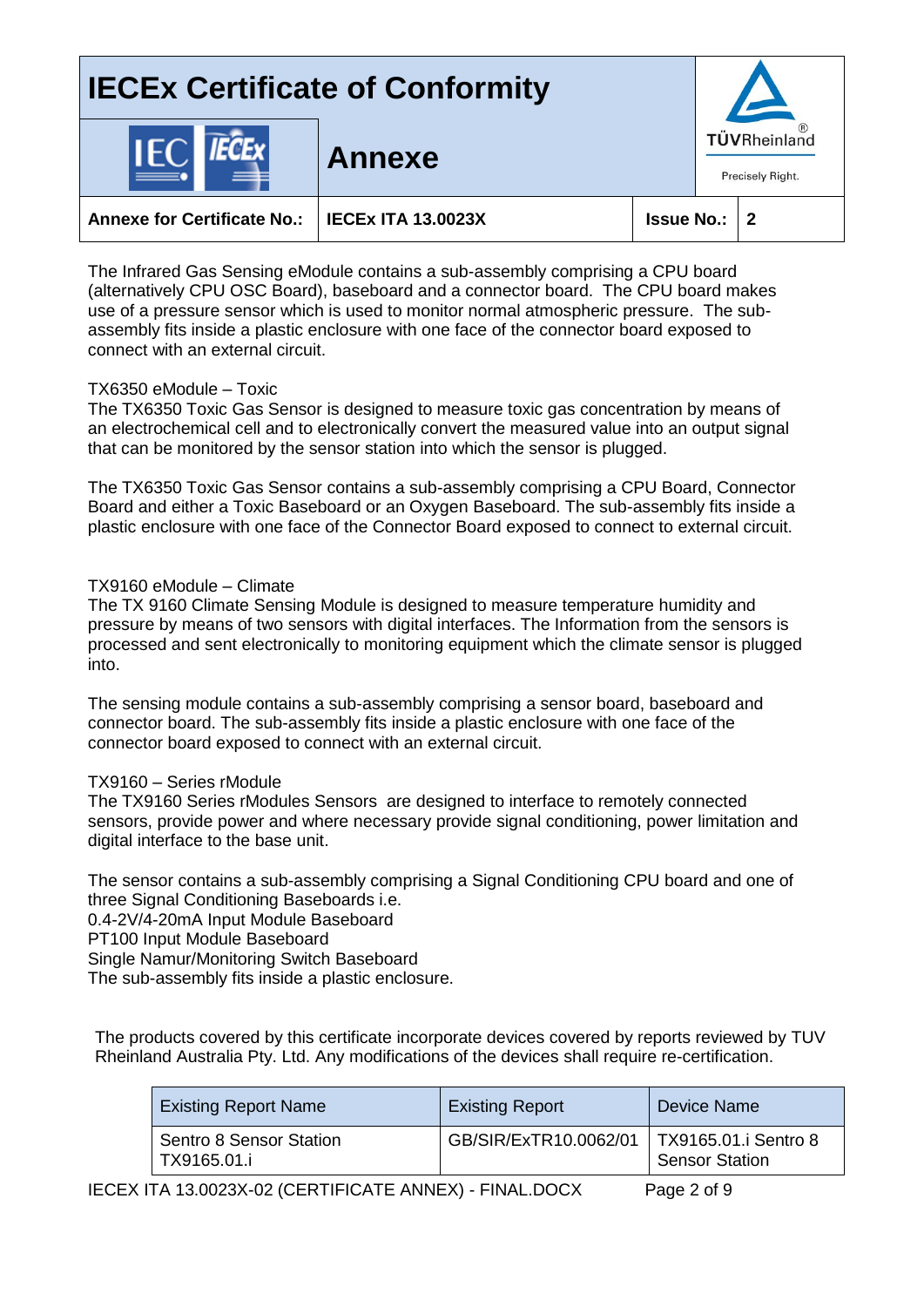

|--|--|

**Annexe**

**Annexe for Certificate No.: IECEx ITA 13.0023X Issue No.: 2**

| <b>Existing Report Name</b>                             | <b>Existing Report</b> | Device Name                                   |
|---------------------------------------------------------|------------------------|-----------------------------------------------|
| TX6350 eModule – Flammable Gas<br>Sensor (Group I)      | GB/SIR/ExTR10.0180/00  | TX6350 eModule -<br>Flammable                 |
| <b>TX9160 Series rModule Group I</b>                    | GB/SIR/ExTR10.0223/00  | TX9160 rModule -<br>420mA                     |
|                                                         |                        | TX9160 rModule -<br>0.4.2V                    |
|                                                         |                        | TX9160 rModule -<br>PT <sub>100</sub>         |
|                                                         |                        | TX9160 rModule -<br>Namur                     |
| <b>TX6350 Toxic Gas Sensor</b>                          | GB/SIR/ExTR10.0321/00  | TX6350 eModule -<br>Toxic                     |
| <b>TX6350 Infrared Gas Sensing</b><br>eModule (Group I) | GB/SIR/ExTR11.0057/00  | TX6350 eModule -<br>Infrared                  |
| <b>TX9160 Climate Sensing eModule</b>                   | GB/SIR/ExTR11.0250/00  | TX9160 eModule -<br>Climate                   |
| Sentro 8 Sensor Station<br>TX9165.01.i                  | GB/SIR/ExTR12.0094/    | TX9165.01.i Sentro 8<br><b>Sensor Station</b> |

### **Conditions of safe use pertaining to Issue 0 of this Certificate.**

- 1. Any replacement cable glands shall be suitable for the application and shall provide an ingress protection of at least IP54.
- 2. The following parameters shall be taken into account during connection into a system: TX9165.01.i Sentro 8 Sensor Station

| <b>Function</b>          | <b>Terminals</b>                  | Uo        | <b>lo</b>         | Po                | Co     | Lo   | Ui              | Ci       | LІ |
|--------------------------|-----------------------------------|-----------|-------------------|-------------------|--------|------|-----------------|----------|----|
| Incoming<br><b>Power</b> | 14 & 15                           |           |                   |                   |        |      | 14.4V           | $\Omega$ | 0  |
|                          |                                   |           |                   |                   |        |      |                 |          |    |
| <b>RS485</b>             | Terminal A - 17 wrt<br>15/16 (0V) | 5.88<br>V | 66 <sub>m</sub> A | 97 <sub>m</sub> W | 1000uF | 26mH | 6.88V           | $\Omega$ | 0  |
|                          | Terminal B - 18 wrt<br>15/16 (0V) | 5.88<br>V | 66 <sub>m</sub> A | 97 <sub>m</sub> W | 1000uF | 26mH | 6.88V           | 0        | 0  |
|                          |                                   |           |                   |                   |        |      |                 |          |    |
| <b>Output Relays</b>     | 1,2,3; 4,5,6; 7,8,9;<br>10,11,12  | 0V        |                   |                   |        |      | 30 <sub>V</sub> | 0        | 0  |
|                          |                                   |           |                   |                   |        |      |                 |          |    |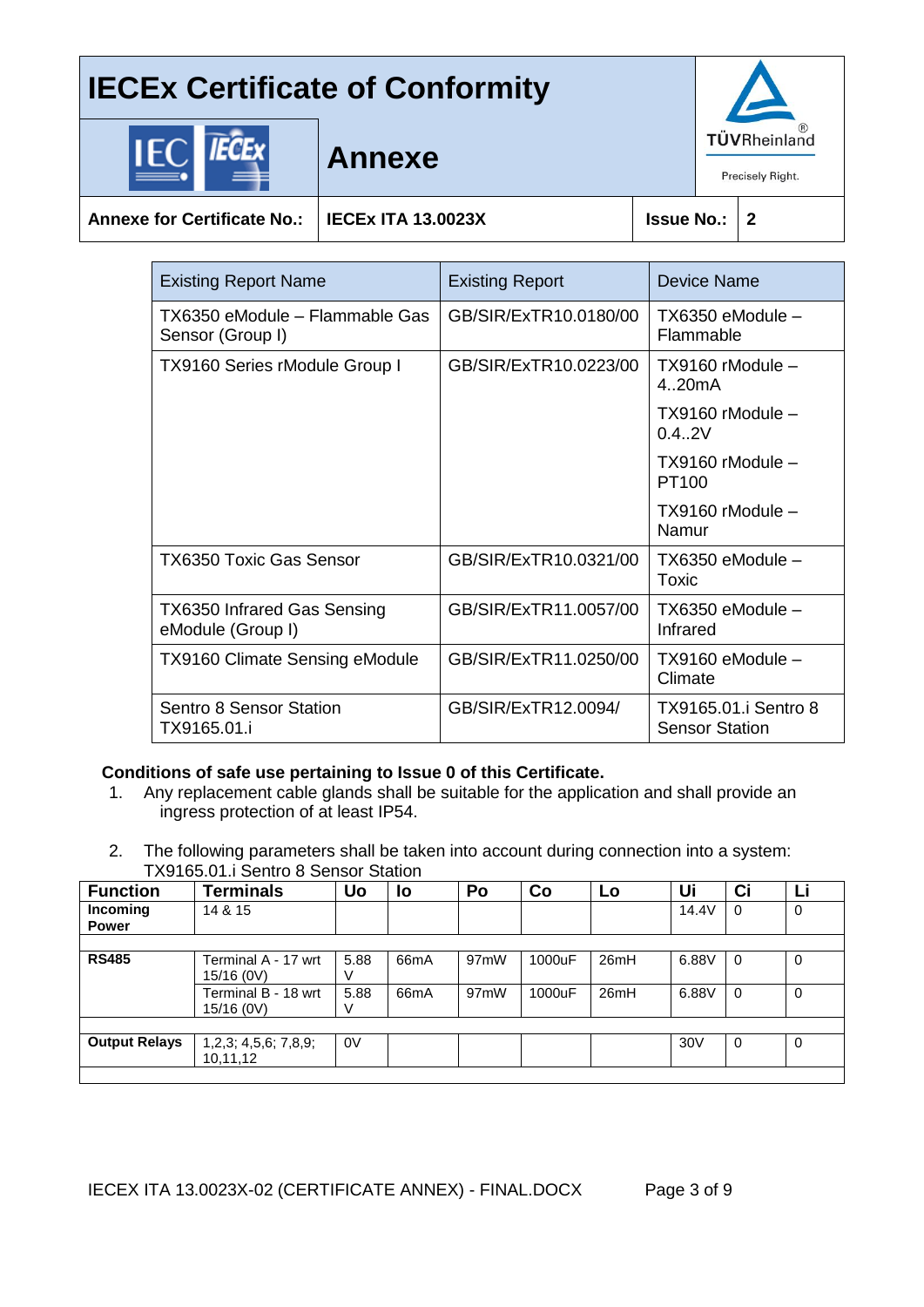

## **Annexe**



**Annexe for Certificate No.: IECEx ITA 13.0023X Issue No.: 2**

| <b>Function</b>                       | <b>Terminals</b> | <b>Uo</b> | lo                                                                         | Po                | Co     | Lo                   | Ui | Ci | Li |
|---------------------------------------|------------------|-----------|----------------------------------------------------------------------------|-------------------|--------|----------------------|----|----|----|
| <b>Module</b><br>connectors<br>A to H | Pin1 wrt 2       | 14.4<br>V | lo of<br>supply<br>connect<br>ed at<br>the<br>power<br>terminal<br>14 & 15 |                   |        |                      |    |    |    |
|                                       | Pin 3 & 4 wrt 2  | 6.51<br>V | 460 <sub>m</sub> A                                                         | 1.383<br>W        | 1000uF | 2.06mH               |    |    |    |
|                                       | Pin 5 wrt 2      | 5.88<br>V | 27mA                                                                       | 40 <sub>m</sub> W | 1000uF | $Lo/Ro =$<br>565.5mH |    |    |    |
|                                       | Pin 6 wrt 2      | 5.88<br>V | 27mA                                                                       | 40 <sub>m</sub> W | 1000uF | $Lo/Ro =$<br>565.5mH |    |    |    |

When a TX9160 rModule is fitted, the external sensors connected to terminals 1m, 2m and 3m have the following parameters, dependent on the sensor type fitted:

| <b>Sensor Type</b>                                    |                     | rModule          | <b>Parameters</b>                                          |                          |                                                                 |                        |             |
|-------------------------------------------------------|---------------------|------------------|------------------------------------------------------------|--------------------------|-----------------------------------------------------------------|------------------------|-------------|
|                                                       |                     | <b>Terminals</b> |                                                            |                          |                                                                 |                        |             |
|                                                       |                     |                  | <b>Uo</b>                                                  | <b>lo</b>                | Po                                                              | Ci                     | Li          |
|                                                       |                     |                  |                                                            |                          |                                                                 |                        |             |
| TX9160.01i.301                                        | $0.4 - 2V/$         | 1m wrt 3m        |                                                            |                          | $Uo = Uo$ of external power supply connected to base unit where |                        |             |
| and                                                   | $4-20$ mA           |                  | maximum $U_0 = 14.4$ .                                     |                          |                                                                 |                        |             |
| TX9160.01i.303                                        | Input               |                  | lo = lo of external power supply connected to base unit.   |                          |                                                                 |                        |             |
|                                                       |                     |                  | Po = Po of external power supply connected to base unit.   |                          |                                                                 |                        |             |
|                                                       |                     |                  | $Ci = Ci$ of external power supply connected to base unit. |                          |                                                                 |                        |             |
|                                                       |                     |                  |                                                            |                          | Li = Li of external power supply connected to base unit.        |                        |             |
|                                                       |                     | 2m wrt 3m        | 14.4V                                                      | 5 <sub>m</sub> A         | 17 <sub>m</sub> W                                               | 0                      | $\Omega$    |
| TX9160.01i.321                                        | $0.4 - 2V / 4 - 20$ | 1 <sub>m</sub>   | <b>Not Connected</b>                                       |                          |                                                                 |                        |             |
| and                                                   | mA                  | 2m to 3m         | 14.4V                                                      | 5mA                      | 17 <sub>m</sub> W                                               | $\Omega$               | $\Omega$    |
| TX9160.01i.323                                        | Differential        |                  |                                                            |                          |                                                                 |                        |             |
|                                                       | Input               |                  |                                                            |                          |                                                                 |                        |             |
| TX9160.01i.306                                        | PT100 Input         | 1m wrt 3m        | 14.4V                                                      | 28mA                     | 100mW                                                           | 120 <sub>n</sub> F     | $\Omega$    |
|                                                       |                     | 2m wrt 3m        | 14.4V                                                      | 5 <sub>m</sub> A         | 17 <sub>m</sub> W                                               | $\Omega$               | $\mathbf 0$ |
| TX9160.01i.501                                        | Namur/              | 1m wrt 2m        | 14.4V                                                      | 42mA                     | 151mW                                                           | $0.77$ u $F$           | $\Omega$    |
| and                                                   | Monitored           | 3m not used      |                                                            |                          |                                                                 |                        |             |
| TX9160.01i.502                                        | Input               |                  |                                                            |                          |                                                                 |                        |             |
|                                                       |                     |                  | $Ui = 14.4V$                                               | $Ci = 0.38uF$ multiplied |                                                                 | $Li = Total Li of all$ |             |
| <b>Function: Incoming Power - Terminals 14&amp;15</b> |                     |                  | by the number of                                           |                          | external sensors                                                |                        |             |
|                                                       |                     |                  | TX9160 rModule, plus                                       |                          | connected to rModules.                                          |                        |             |
| When a number of TX9160 rModule are fitted:           |                     |                  | total Ci of all external                                   |                          |                                                                 |                        |             |
|                                                       |                     |                  |                                                            | sensors connected to     |                                                                 |                        |             |
|                                                       |                     |                  |                                                            | TX9160 rModules.         |                                                                 |                        |             |

- 3. Where an external sensor is used with either a type TX9160.01i.301 (4-20mA), TX9160.01i.303 (0.4-2V), TX9160.01i.321 (4-20mA Differential) or TX9160.01i.323 (0.4- 2V Differential) rModule and it is powered from a separate intrinsically safe power supply, the following conditions shall be met -
	- No connection shall be made to rModule terminal 1m (power).

IECEX ITA 13.0023X-02 (CERTIFICATE ANNEX) - FINAL.DOCX Page 4 of 9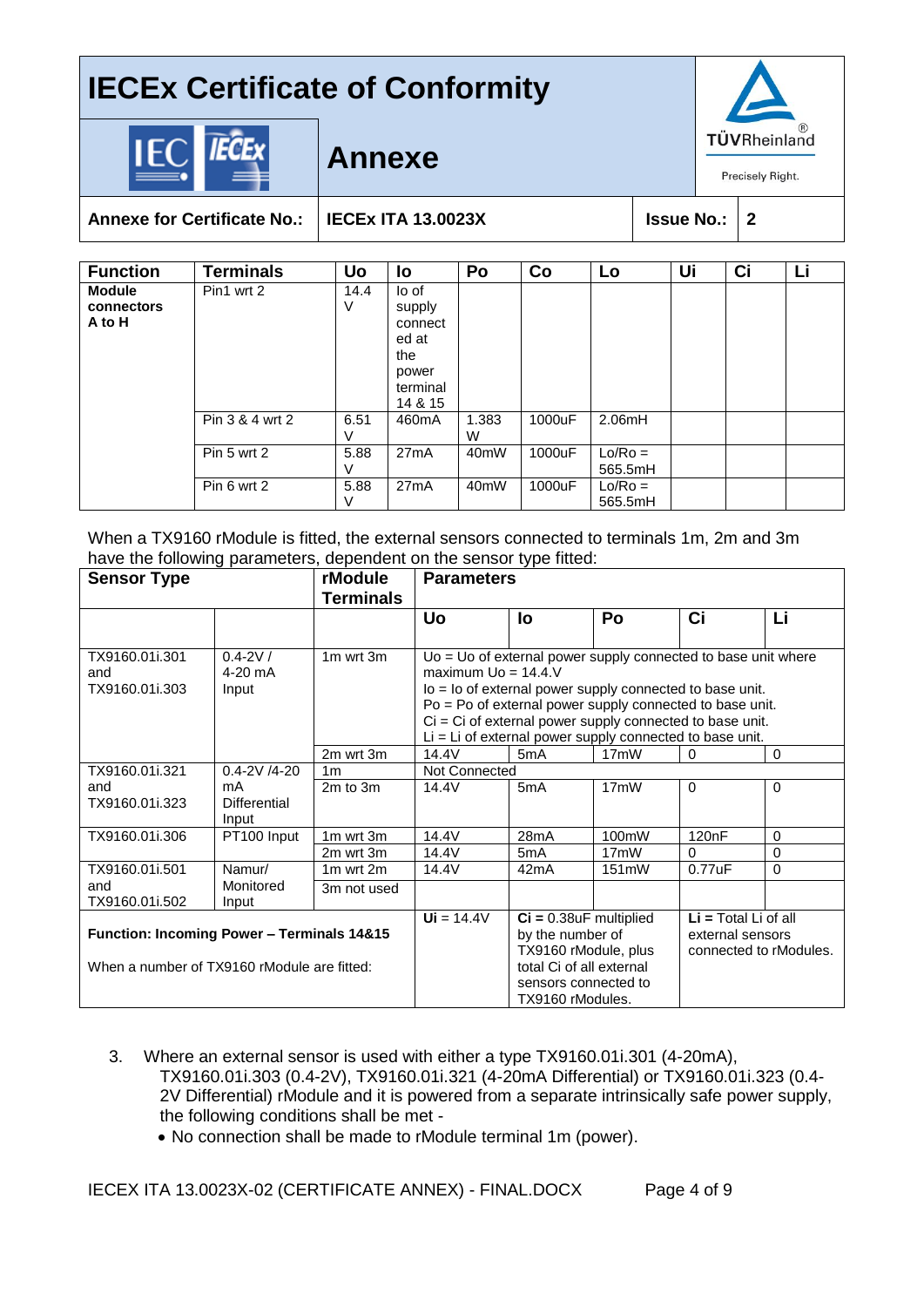## **IECEx Certificate of Conformity** TÜVRheinland **Annexe** Precisely Right. **Annexe for Certificate No.: IECEx ITA 13.0023X Issue No.: 2**

- The 0V of the external sensor power supply shall be connected to the 0V input of the equipment.
- The Ui presented by an externally powered sensor to any rModule, terminals 2m or 3m, shall not exceed the 14.4 V.

## **Drawing list pertaining to Issue 0 of this Certificate:**

### **TX9165.01.i Sentro 8 Sensor Station**

| Title:                                | Drawing No.:           | Rev.           | Date:      |
|---------------------------------------|------------------------|----------------|------------|
|                                       |                        | Level:         |            |
| <b>General Arrangement</b>            | P5550.02               | B              | 2012-05-08 |
| <b>Circuit Diagram Control PCB</b>    | P5550.50               | B              | 2012-02-02 |
|                                       | <b>Sheet 1 &amp; 2</b> |                |            |
| PCB, Control                          | P5550.51               | $\mathsf{C}$   | 2008-10-20 |
| <b>Circuit Diagram Interface PCBs</b> | P5550.53               | $\overline{A}$ | 2008-05-07 |
|                                       | <b>Sheet 1 &amp; 2</b> |                |            |
| PCB, Lower Interface                  | P5550.54               | $\mathsf C$    | 2009-11-12 |
| PCB, Upper Interface                  | P5550.55               | C              | 2009-11-12 |
| Circuit Diagram Gpl Power Supply PCB  | P5550.58               | B              | 2011-08-23 |
|                                       | <b>Sheet 1 &amp; 2</b> |                |            |
| PCB, Power Supply                     | P5550.59               | $\mathsf C$    | 2012-02-02 |
| Circuit Diagram Main PCB (GpI)        | P5550.61               | A              | 2008-05-07 |
|                                       | <b>Sheet 1 &amp; 2</b> |                |            |
| PCB, Main                             | P5550.62               | B              | 2008-10-20 |
| Main Unit Block Diagram               | P5550.64               | A              | 2008-02-07 |
| Label Details Group I - AUS           | P5550.132              | A              | 2013-11-19 |
| <b>Screw/Washer Assembly</b>          | P5536.17               | E              | 2008-11-28 |
| <b>Relay Certification Details</b>    | P5536.103              | A              | 2008-05-02 |
| <b>Relay Encapsulation Details</b>    | P5536.104              | A              | 2010-01-18 |
|                                       |                        |                |            |
| Certified Circuit Diagram LCD Module  | P9000.165              | B              | 2013-07-10 |
| S/A of Display                        | P5550-69-AUS           | A              | 2010-03-03 |

#### **TX6350 eModule – Flammable**

| Title:                                            | Drawing No.:                       | Rev.<br>Level: | Date:      |
|---------------------------------------------------|------------------------------------|----------------|------------|
| Circuit Diagram Sensoing Module - CPU Board       | P5553.01<br><b>Sheet 1 &amp; 2</b> | A2             | 2007-04-24 |
| PCB, Sensing Module CPU                           | P5553.02                           | B              | 2010-06-21 |
| PCB, Connector Board                              | P5553.21                           | B              | 2010-06-14 |
| Circuit Diagram Sensing Module 4 Series Flammable | P5553.40                           | C              | 2010-03-16 |
| <b>Baseboard</b>                                  | <b>Sheet 1 &amp; 2</b>             |                |            |
| PCB, Base, Flammable, 4 Series                    | P5553.41                           | C              | 2010-06-14 |
| 4 Series Flammable Gas Sensor Block Diagram       | P5553.64                           | A              | 2010-01-13 |
| General Arrangement 4 Series Flammable Module     | P5553-95                           | B              | 2010-06-23 |
|                                                   |                                    |                |            |

IECEX ITA 13.0023X-02 (CERTIFICATE ANNEX) - FINAL.DOCX Page 5 of 9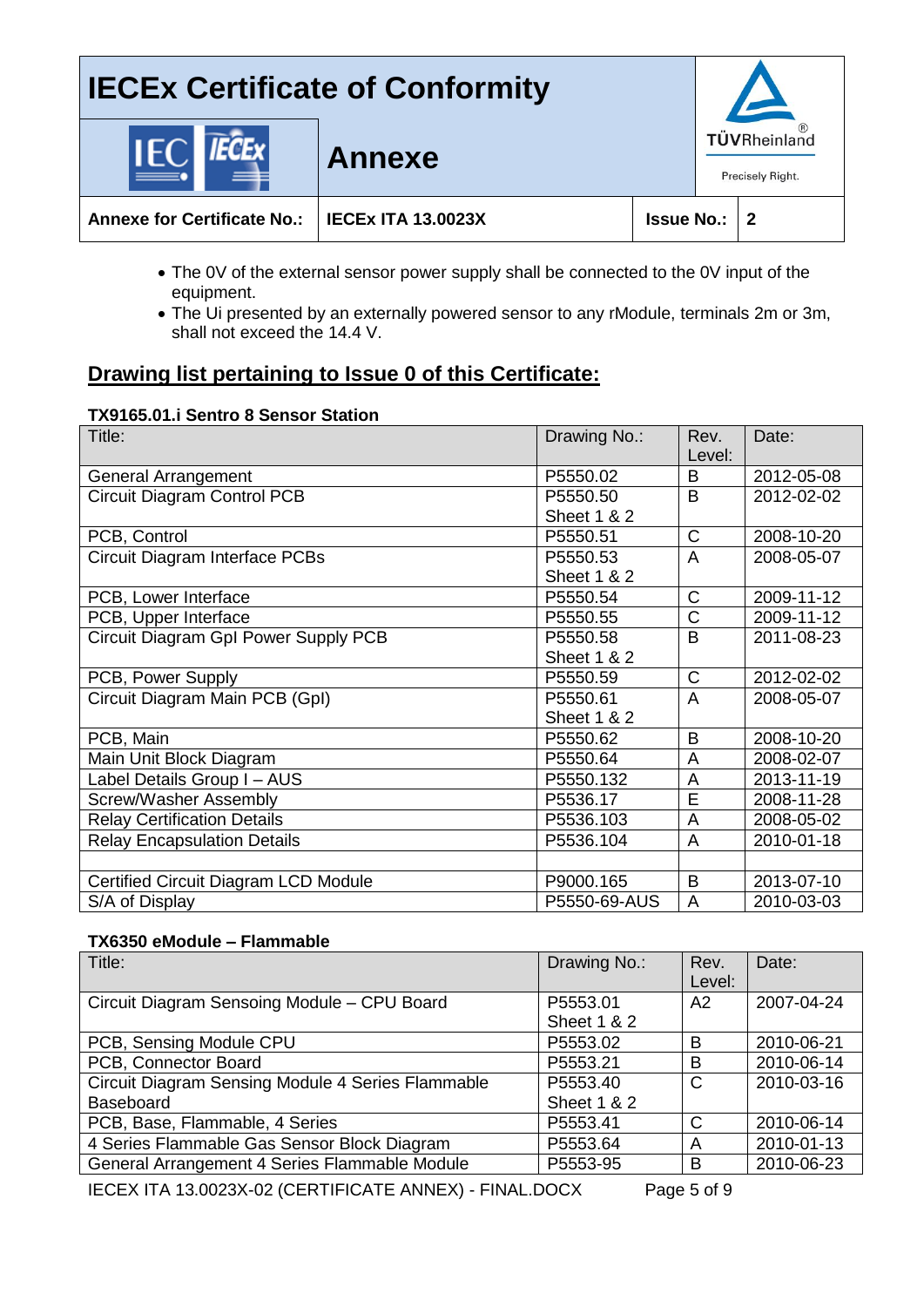

**Annexe for Certificate No.: IECEx ITA 13.0023X Issue No.: 2**

**Annexe**

| Title:                        | Drawing No.: | Rev.<br>Level: | Date:      |
|-------------------------------|--------------|----------------|------------|
| <b>Flammable Gas Sensor</b>   | P5476.12     |                | 2012-05-01 |
| <b>Certification Markings</b> | P5553-168    |                | 2013-11-21 |
|                               |              |                |            |

### **TX6350 eModule – Infrared**

| Title:                                    | Drawing No.:           | Rev.   | Date:      |
|-------------------------------------------|------------------------|--------|------------|
|                                           |                        | Level: |            |
| Circuit Diagram Infraded CPU Board        | P5553.11               | A      | 2010-11-02 |
|                                           | <b>Sheet 1 &amp; 2</b> |        |            |
| PCB, Infra Red CPU                        | P5553.12               | A      | 2010-11-03 |
| Circuit Diagram Infraded Baseboard        | P5553.13               | A      | 2010-10-26 |
|                                           | <b>Sheet 1 &amp; 2</b> |        |            |
| PCB, Infra Red Baseboard                  | P5553.14               | A      | 2010-10-27 |
| PCB, Connector Board                      | P5553.21               | B      | 2010-06-14 |
| <b>General Arrangment Infrared Module</b> | P5553-113              | A      | 2010-10-27 |
| Infrared Sensor Gas Sensor Block Diagram  | P5553.116              | A      | 2010-10-27 |
| Circuit Diagram Infrared CPU OSC Board    | P5553.118              | A      | 2011-01-04 |
|                                           | <b>Sheet 1 &amp; 2</b> |        |            |
| PCB, Infra Red CPU OSC                    | P5553.119              | A      | 2011-01-05 |
| <b>Certification Markings</b>             | P5553-168              | A      | 2013-11-21 |

#### **TX6350 eModule – Toxic**

| Title:                                            | Drawing No.:            | Rev.<br>Level: | Date:      |
|---------------------------------------------------|-------------------------|----------------|------------|
| Circuit Diagram Sensoing Module - CPU Board       | P5553.01 Sheet<br>1 & 2 | A2             | 2007-02-24 |
| PCB, Sensing Module CPU                           | P5553.02                | B              | 2010-06-21 |
| Circuit Diagram Sensing Module - Toxic Baseboard  | P5553.03 Sheet<br>1 & 2 | B              | 2014-01-09 |
| PCB, Toxic Baseboard                              | P5553.04                | <sub>B</sub>   | 2010-06-21 |
| Circuit Diagram Sensing Module - Oxygen Baseboard | P5553.05 Sheet<br>1 & 2 | A2             | 2008-05-30 |
| PCB, Base, O2                                     | P5553.06                | B              | 2010-06-21 |
| PCB, Connector Board                              | P5553.21                | B              | 2010-06-14 |
| Electrochemical Gas Sensor Block Diagram          | P5553.22                | A1             | 2008-08-13 |
| <b>General Arrangement Toxic Module</b>           | P5553-24                | C              | 2010-06-23 |
| <b>Certification Markings</b>                     | P5553-168               | A              | 2013-11-21 |

#### **TX9160 eModule – Climate**

| Title:                                                         | Drawing No.: | Rev.      | Date:      |
|----------------------------------------------------------------|--------------|-----------|------------|
|                                                                |              | Level:    |            |
| PCB, Connector Board                                           | PP5553.21    | B         | 2010-06-14 |
| <b>General Arrangement Climate Sensing Module</b>              | P5553-32     |           | 2011-07-18 |
| Circuit Diagram Climate Sensing Module Baseboard               | P5553.33     |           | 2011-04-18 |
| <b>IFOEV ITA 40 0000V OO (OFDTIFIOATE ANNIFY).</b> FINIAL BOOV |              | $D - 220$ |            |

IECEX ITA 13.0023X-02 (CERTIFICATE ANNEX) - FINAL.DOCX Page 6 of 9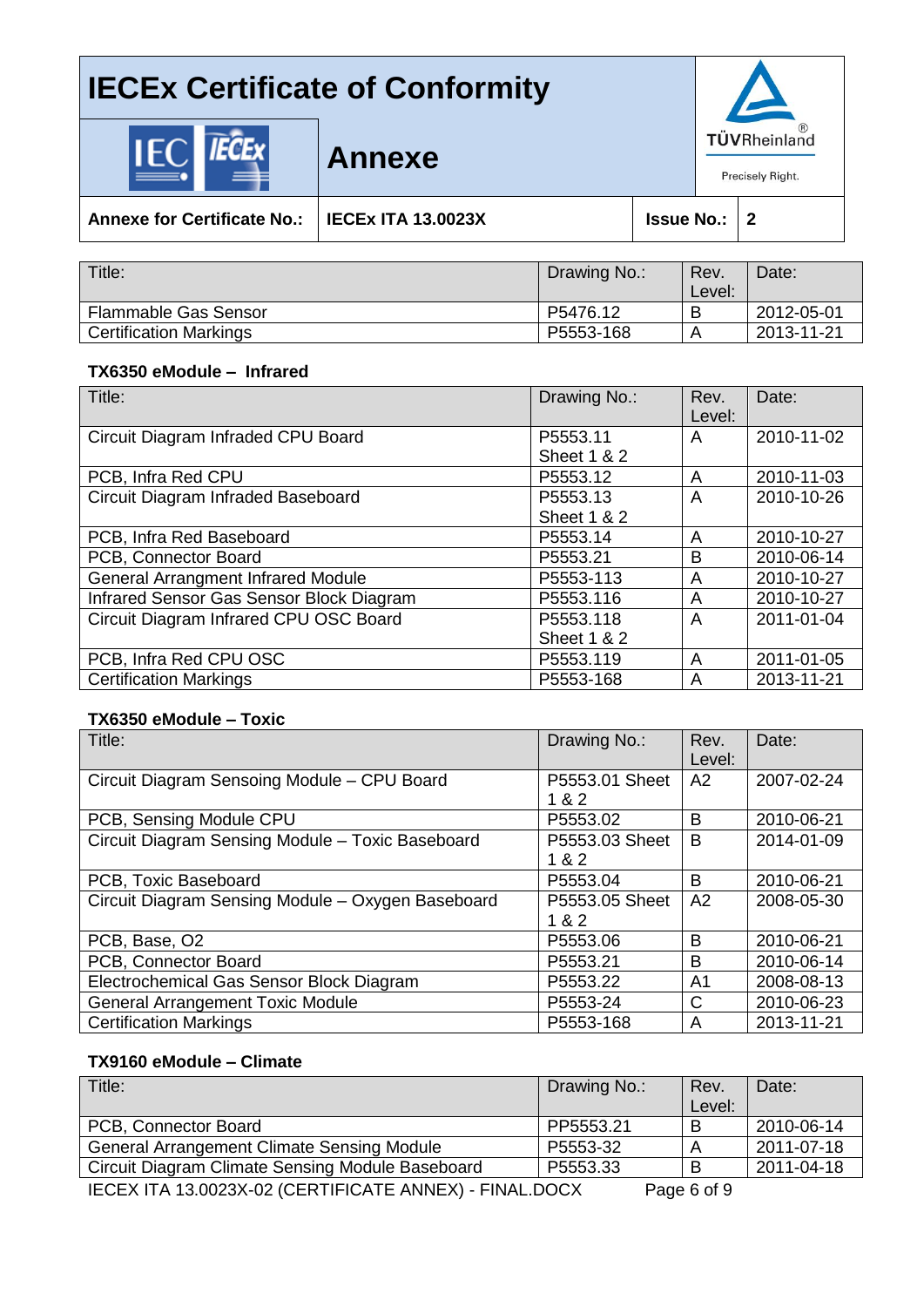

|--|--|

**Annexe**

**Annexe for Certificate No.: IECEx ITA 13.0023X Issue No.: 2**

|                                                     | <b>Sheet 1 &amp; 2</b> |   |            |
|-----------------------------------------------------|------------------------|---|------------|
| PCB, Climate Sensing Module Baseboard               | P5553.34               | В | 2011-08-31 |
| Circuit Diagram Climate Sensing Module Sensor Board | P5553.35               | B | 2011-04-18 |
|                                                     | <b>Sheet 1 &amp; 2</b> |   |            |
| PCB, Climate Sensing Module Sensor Board            | P5553.36               | B | 2011-08-31 |
| <b>Climate Sensing Module Block Diagram</b>         | P5553.123              | Δ | 2011-05-12 |
| <b>Certification Markings</b>                       | P5553-168              |   | 2013-11-21 |

#### **TX9160 – Series rModule**

| Title:                                                  | Drawing No.:           | Rev.<br>Level: | Date:      |
|---------------------------------------------------------|------------------------|----------------|------------|
| PCB, Connector Board                                    | P5553.21               | B              | 2010-06-14 |
|                                                         |                        |                |            |
| General Arrangement Analogue / PT100                    | P5553-26               | B              | 2010-07-29 |
| PCB, 0.4-2V/4-20mA I/P Module Baseboard                 | P5553.27               | D              | 2010-07-29 |
| Circuit Diagram 0.4-2V/4-20mA Input Module Baseboard    | P5553.28               | C              | 2010-01-29 |
| (Group I)                                               | <b>Sheet 1 &amp; 2</b> |                |            |
| Circuit Diagram Signal Conditioning CPU Board (Group I) | P5553.29               | B              | 2010-01-29 |
|                                                         | <b>Sheet 1 &amp; 2</b> |                |            |
| PCB, Signal Conditioning CPU Board                      | P5553.30               | B              | 2010-02-10 |
| Circuit Diagram PT100 Input Module Baseboard (Group I)  | P5553.42               | E              | 2010-08-17 |
|                                                         | <b>Sheet 1&amp; 2</b>  |                |            |
| PCB, PT100 Baseboard                                    | P5553.43               | E              | 2010-08-18 |
| Circuit Diagram Single Namur/Monitored Switch           | P5553.45               | C              | 2010-01-29 |
| Baseboard (Group I)                                     | <b>Sheet 1&amp; 2</b>  |                |            |
| PCB, Single Namur/Monitored Switch                      | P5553.46               | D              | 2010-07-29 |
| Signal Conditioning Module Block Diagram (Group I)      | P5553.47               | C              | 2010-02-02 |
| <b>Certification Markings</b>                           | P5553-168              | A              | 2013-11-13 |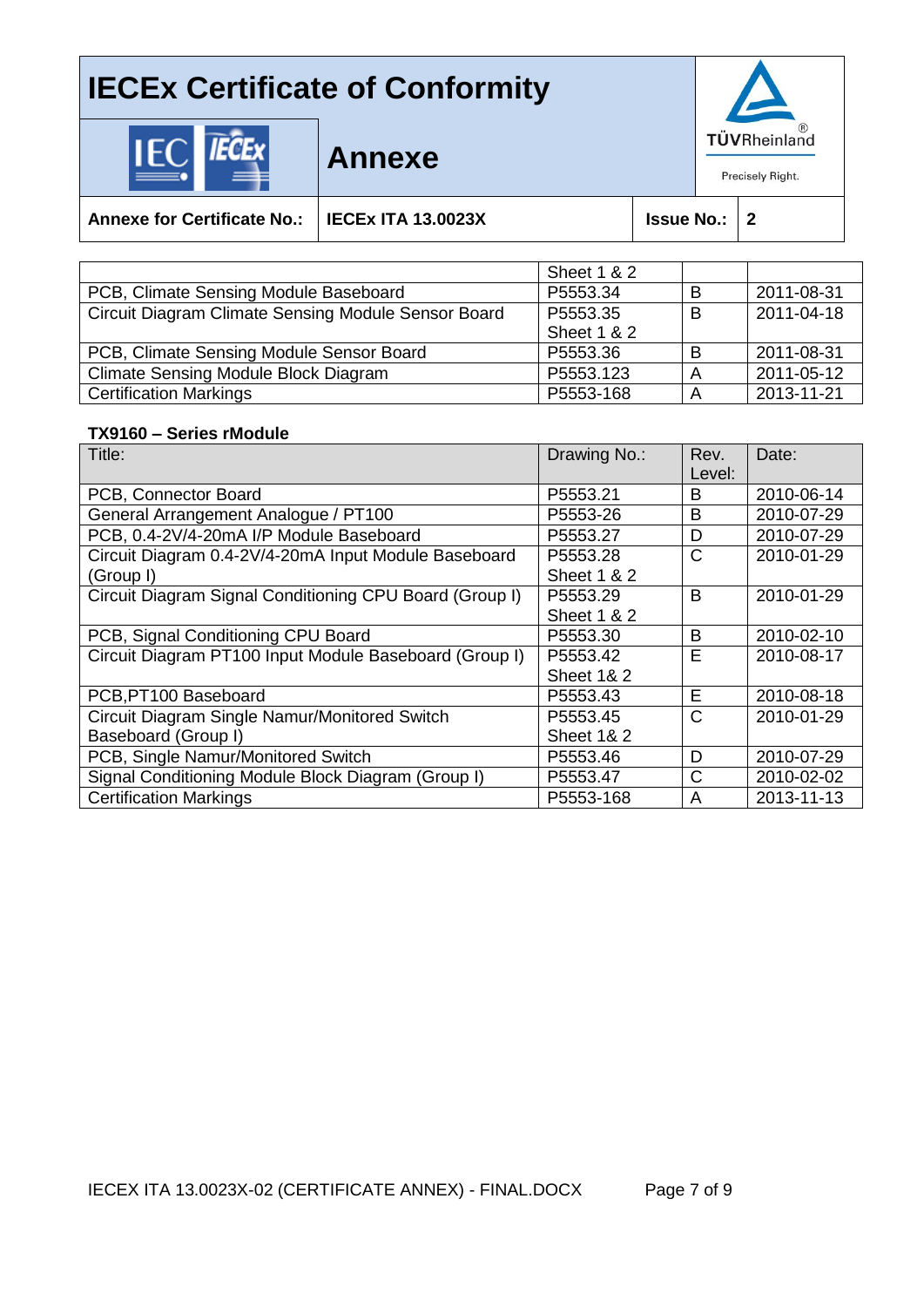## **IECEx Certificate of Conformity** TÜVRheinland **Annexe** Precisely Right. **Annexe for Certificate No.: IECEx ITA 13.0023X Issue No.: 2**

## **Variations permitted by Issue 1 of this certificate:**

This variation addresses the PCB and component changes to the TX6350 Toxic eModule Sensor covered in report AU/ITA/ExTR15.0026/00.

### **Conditions of safe use pertaining to Issue 1 of this Certificate.**

The conditions of safe use have not changed from Issue 0.

#### **Drawings pertaining to Issue 1 of this Certificate.**

## **Manufacturer's Controlled Documents**

| Title:                                             | Drawing No.:      | Rev. Level: | Date:      |
|----------------------------------------------------|-------------------|-------------|------------|
| <b>Electrochemical Gas</b><br>Sensor Block Diagram | P5553.22.IECANZ1  | A           | 2015-05-03 |
|                                                    | Sheet 1 of 1      |             |            |
| <b>General Arrangment</b>                          | P5553.24. IECANZ1 | A           | 2015-05-29 |
| Electrochemical module                             | Sheet 1 of 1      |             |            |
| <b>PCB TOXIC BASEBOARD</b>                         | P5553.184.IECANZ1 | A           | 2015-05-21 |
|                                                    | Sheets 1 to 2     |             |            |
| PCB TOXIC BASEBOARD                                | P5553.185.IECANZ1 | A           | 2015-05-21 |
|                                                    | Sheets 1 to 5     |             |            |